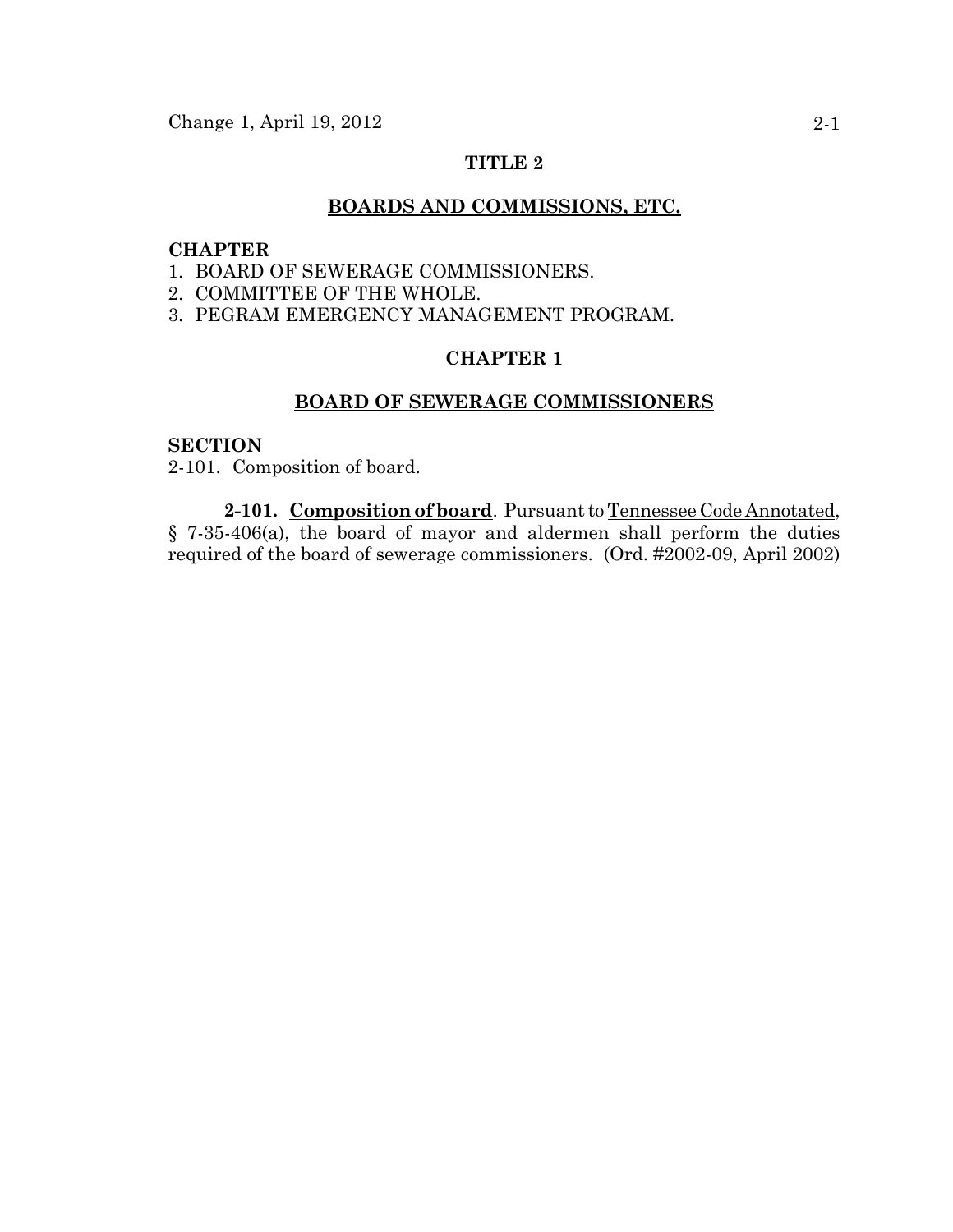# **CHAPTER 2**

# **STAFF MEETINGS**

# **SECTION**

2-201. Date of meetings.

**2-201. Date of meetings**. Staff meetings will be held on the second Thursday of each month. (as added by Ord. #2009-71, March 2009, amended by Ord. #2010-87, Dec. 2010, and replaced by Ord. #2013-97, Feb. 2013)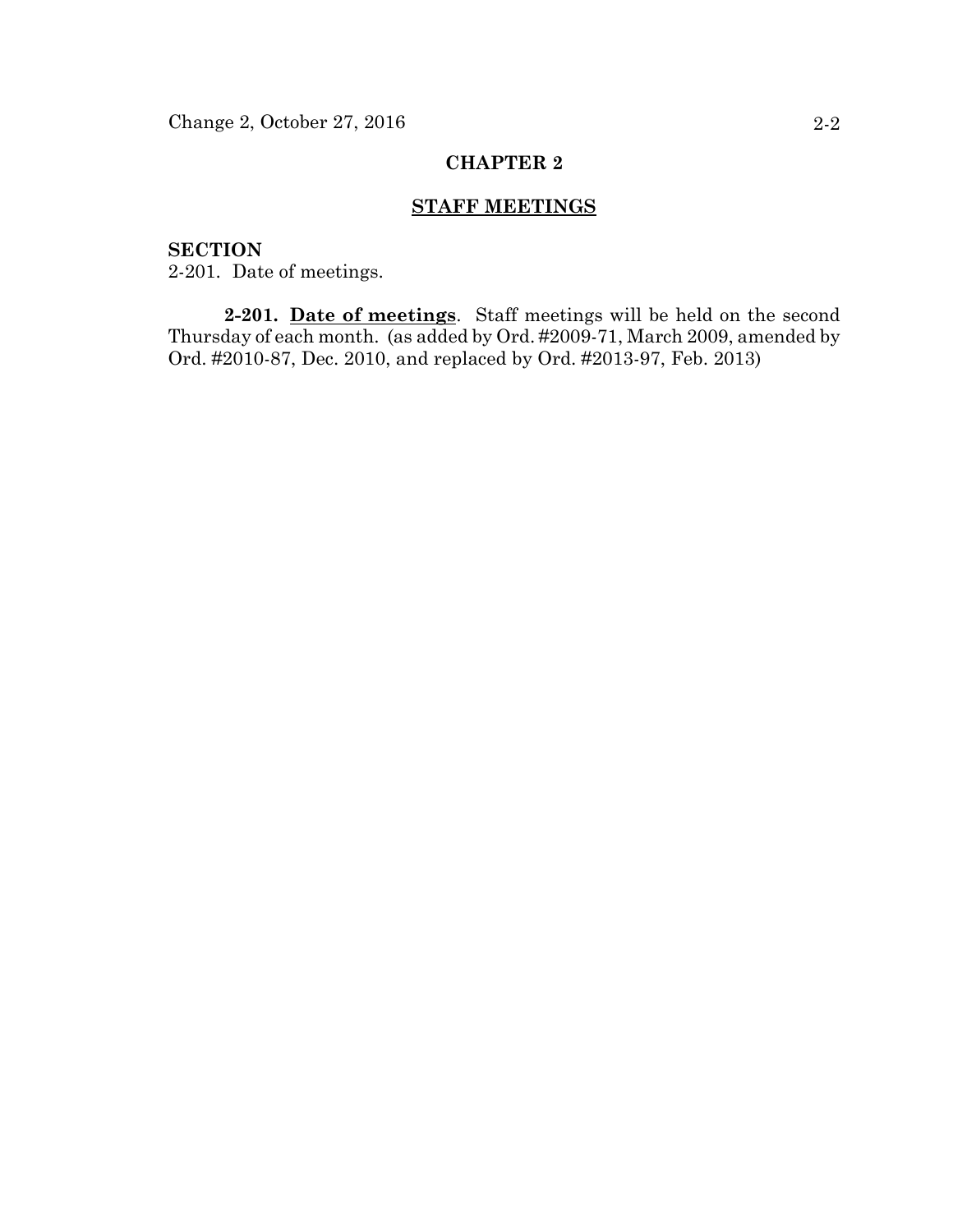### **CHAPTER 3**

#### **PEGRAM EMERGENCY MANAGEMENT PROGRAM**

### **SECTION**

- 2-301. Creation of Pegram Emergency Management Program.
- 2-302. Pegram Emergency Management Board.
- 2-303. Emergency management powers.

**2-301. Creation of Pegram Emergency Management Program**. Pursuant to Tennessee Code Annotated, § 58-2-110, the board of mayor and aldermen hereby establishes a Pegram Emergency Management Program ("the PEM Program"), which will coordinate its activities with those of the Cheatham County emergency management agency, including requests for state or federal emergency response assistance within the county. The PEM Program shall comply with all pertinent laws, rules and regulations applicable to county emergency management agencies. (as added by Ord. #2010-77, Feb. 2010)

**2-302. Pegram Emergency Management Board**. (1) Board. The Pegram Emergency Management Board ("the PEM Board") is created to manage emergencies and/or disasters occurring within the town limits of Pegram, Tennessee. The PEM Board will develop a municipal emergency operations plan (the "plan"), reviewed annually, in order to control and coordinate all emergency operations under the PEM Program consistent with and subject to the applicable county emergency management plan.

(2) Members. The PEM Board consists of nine (9) members, as follows: The PEM Director, the PEM Assistant Director, five (5) at-large members from the community as appointed by the mayor, one (1) representative from and designated by the Pegram Volunteer Fire Department, and one (1) representative from and designated by the board of mayor and aldermen. PEM Boardmembers serve without compensation.

(3) Officers. The board of mayor and aldermen shall appoint both a director and assistant director to the PEM Board.

The minimum requirements for serving as director are:

(a) Resident of Pegram, Tennessee during term of service;

(b) May not concurrently serve as an elected official;

(c) Attendance at periodic training courses related to emergency management;

(d) Attendance at municipal disaster planning sessions;

(e) Attendance at least once annually at a meeting of the Cheatham County E 911 Board;

(f) One (1) year experience in emergency/disaster management or the combined educational and work experience equivalent; and,

(g) Basic computer skills.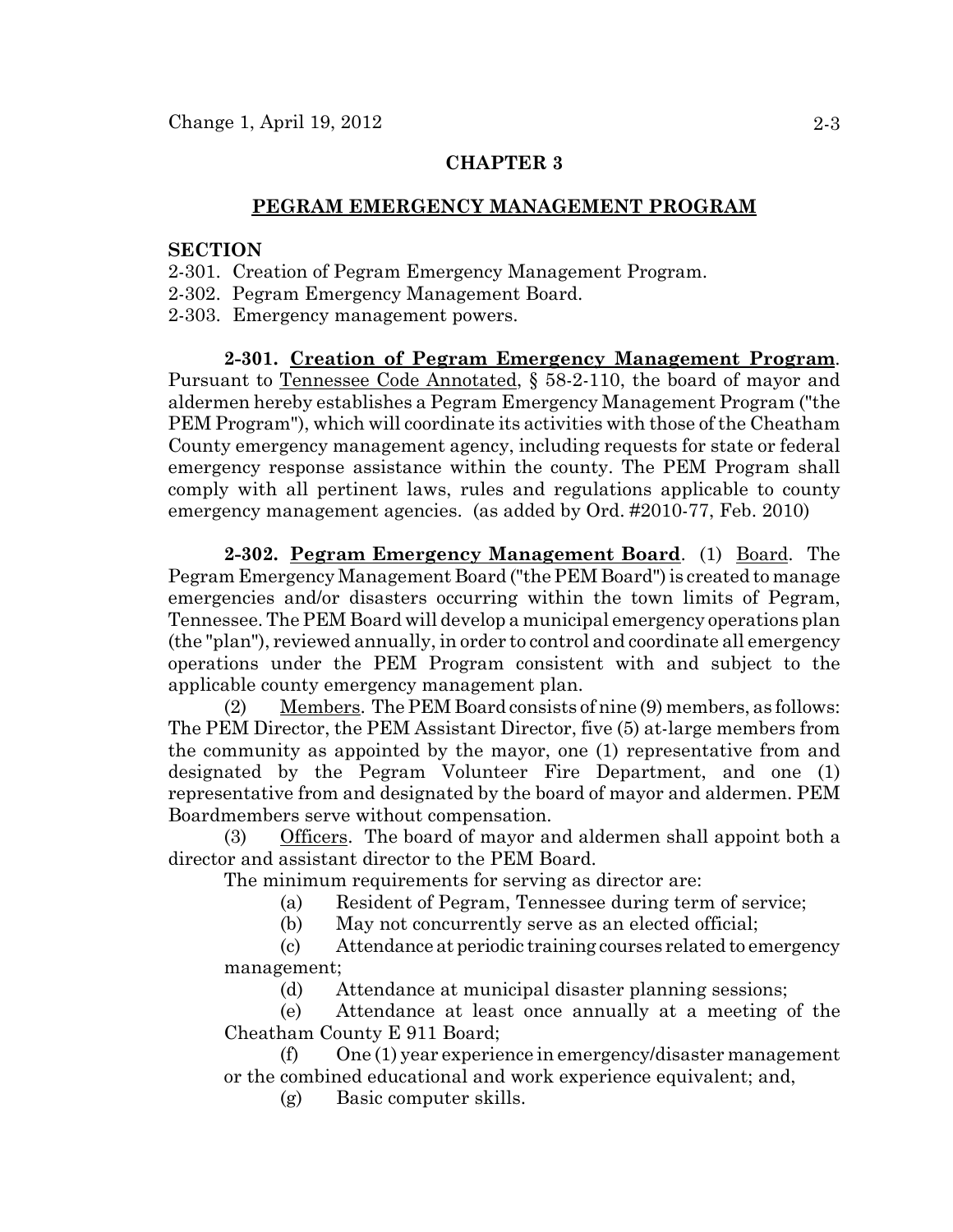(4) Terms. PEM Boardmembers serve the following terms:

(a) The director, fire department representative, and three (3) at-large community representatives serve three (3) year terms each.

(b) The assistant director, board of mayor and aldermen representative, and two (2) at-large community representatives serve two (2) year terms each.

(c) Terms may be served consecutively.

(5) Meetings. The PEM Director shall call at least four (4) quarterly meetings of the PEM Board each year with adequate notice of the date, time and place of all meetings provided to the public. All meetings of the PEM Board are open to the public. (as added by Ord. #2010-77, Feb. 2010, and amended by Ord. #2010-86, Oct. 2010, and Ord. #2013-98, April 2013)

**2-303. Emergency management powers**. (1) The mayor has the power and authority to:

(a) Declare a state of local emergency affecting only the Town of Pegram. The duration of each state of emergency is limited to seven (7) days but may be extended, as necessary, in seven (7) day increments; and

(b) Declare a local state of emergency in order that certain commercial vehicles engaged in the distribution of electric power, the supply of fuel, or telecommunications services to residences and businesses may be considered to be participating in an emergency relief effort for the purpose of the federal hours-of-service regulations promulgated by the federal motor carrier safety administration. The Chief Local Elected Official ("CLEO") may declare a local state of emergency prospectively in anticipation of an emergency.

(c) In the event the mayor is absent or unable to act on behalf of the town, the vice mayor, or acting vice mayor appointed by the board of mayor and aldermen, is authorized to declare a local state of emergency for a period of forty-eight (48) hours, which may be extended as necessary in forty-eight (48) hour increments unless otherwise determined by the board of mayor and aldermen.

(2) The board of mayor and aldermen exclusively retain the power and authority to:

(a) Provide general oversight of the emergency management program;

(b) Appropriate and expend funds;

(c) Make contracts;

(d) Appoint, employ, remove, or provide, with or without compensation, coordinators, rescue teams, fire and police personnel, and other emergency management workers;

(e) Assign and make available for duty town offices and agencies, including the employees, property, or equipment thereof relating to firefighting, engineering, rescue, health, medical and related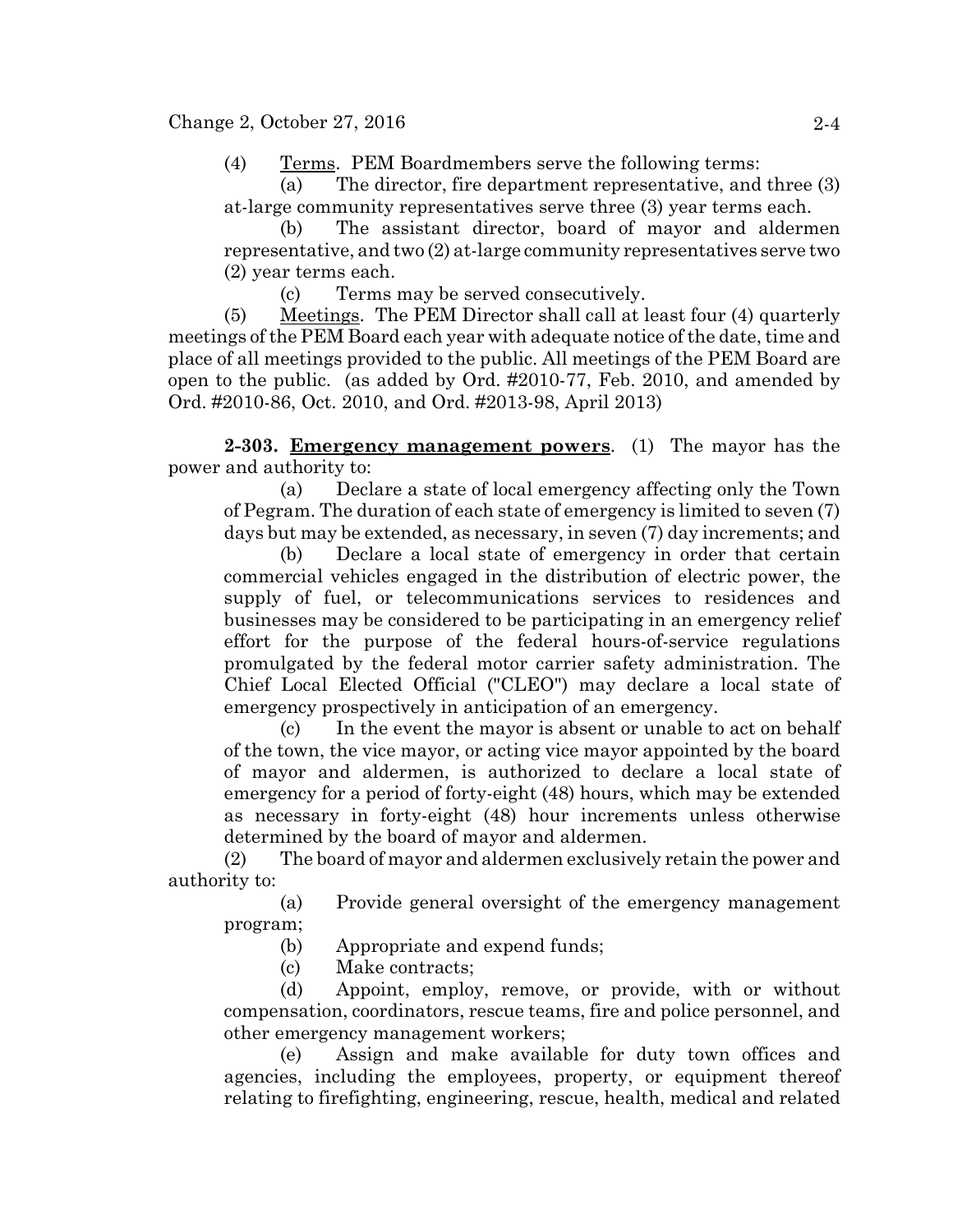services, police, transportation, construction, and similar items or services for emergency operation purposes, as the primary Pegram Emergency Management forces for employment within or outside town limits;

(f) Request state assistance or invoke emergency-related mutual-aid assistance once the mayor declares a state of local emergency affecting only the Town of Pegram. The duration of each state of emergency is limited to seven (7) days but may be extended, as necessary, in seven (7) day increments;

(g) During a state of emergency, waive the procedures and formalities otherwise required by law pertaining to:

(i) Performance of public work and taking whatever prudent action is necessary to ensure the health, safety, and welfare of the community;

(ii) Entering into contracts;

(iii) Incurring obligations;

(iv) Employment of permanent and temporary workers;

(v) Utilization of volunteer workers;

(vi) Rental of equipment;

(vii) Acquisition and distribution, with or without compensation, of supplies, materials, and facilities; and

(viii) Appropriation and expenditure of public funds; and (3) The PEM Board has the power and authority to:

(a) Develop, implement and preserve a municipal emergency operations plan;

(b) Direct and coordinate the development of emergency management plans and programs in accordance with the policies and plans set by the federal and state emergency management agencies;

(c) Gather and distribute equipment, materials, and supplies for emergency management purposes;

(d) Provide for the health and safety of persons and property, including emergency assistance to the victims of any emergency;

(e) Establish, as necessary, a primary and one (1) or more secondary emergency operating centers to provide continuity of government and direction and control of emergency operations; and

(f) All other powers granted by the board of mayor and aldermen from time to time as necessary.

(4) The director, and then the assistant director acting as the director's appointee, is authorized to and shall:

(a) Act as the town designee in all interactions and coordination with county, state and federal emergency management agencies;

(b) Oversee all emergency operations and assistance to victims of any emergency;

(c) Preside at all meetings of the PEM Board; and